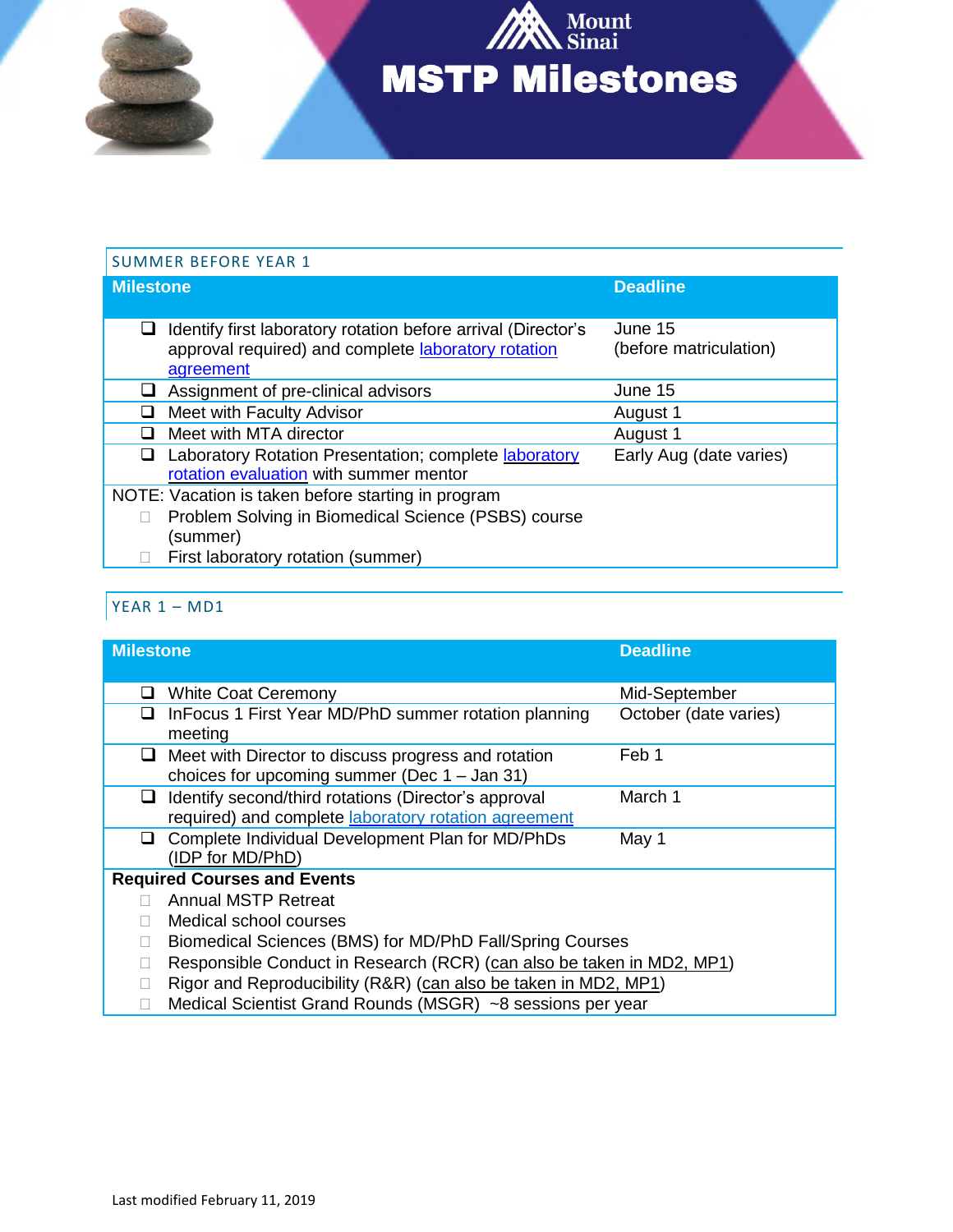#### YEAR 2 – MD2

| <b>Milestone</b> |                                                                                                                                          | <b>Deadline</b>          |
|------------------|------------------------------------------------------------------------------------------------------------------------------------------|--------------------------|
| ⊔                | Complete Second and Third Laboratory Rotations/<br>Laboratory Rotation Presentation and complete <b>laboratory</b><br>rotation agreement | Early Aug                |
| □                | <b>Fall Preclinical Advisor meeting</b>                                                                                                  | November 1               |
| $\Box$           | Dinner meeting with Director and PhD phase students to<br>discuss preparation for USMLE Step 1                                           | Mid-Feb<br>(date varies) |
| ❏                | Meet with Director to discuss selection of PhD mentor<br>(Sept – Feb)                                                                    | Feb 15                   |
| ⊔                | Submit form to Declare MTA / mentor (Director's approval<br>required)                                                                    | March 1                  |
| $\Box$           | Complete Individual Development Plan for MD/PhDs (IDP<br>for MD/PhD)                                                                     | May 1                    |
|                  | Take USMLE Step 1                                                                                                                        | June 30                  |
|                  | <b>Required Courses and Events</b>                                                                                                       |                          |
|                  | Complete second/third rotations (summer between first and second year)                                                                   |                          |
|                  | Summer vacation: 2 weeks after Rotation Presentation day (end of rotations)                                                              |                          |
|                  | Medical school courses                                                                                                                   |                          |
|                  | <b>Annual MSTP Retreat</b>                                                                                                               |                          |
|                  | Biostatistics (can also be taken in MP1); waiver Exam optional (grade 85 or above =<br>pass)                                             |                          |
| 0                | RCR (might have been taken in MD1)                                                                                                       |                          |
| П                | $MSGR \sim 8$ sessions per year                                                                                                          |                          |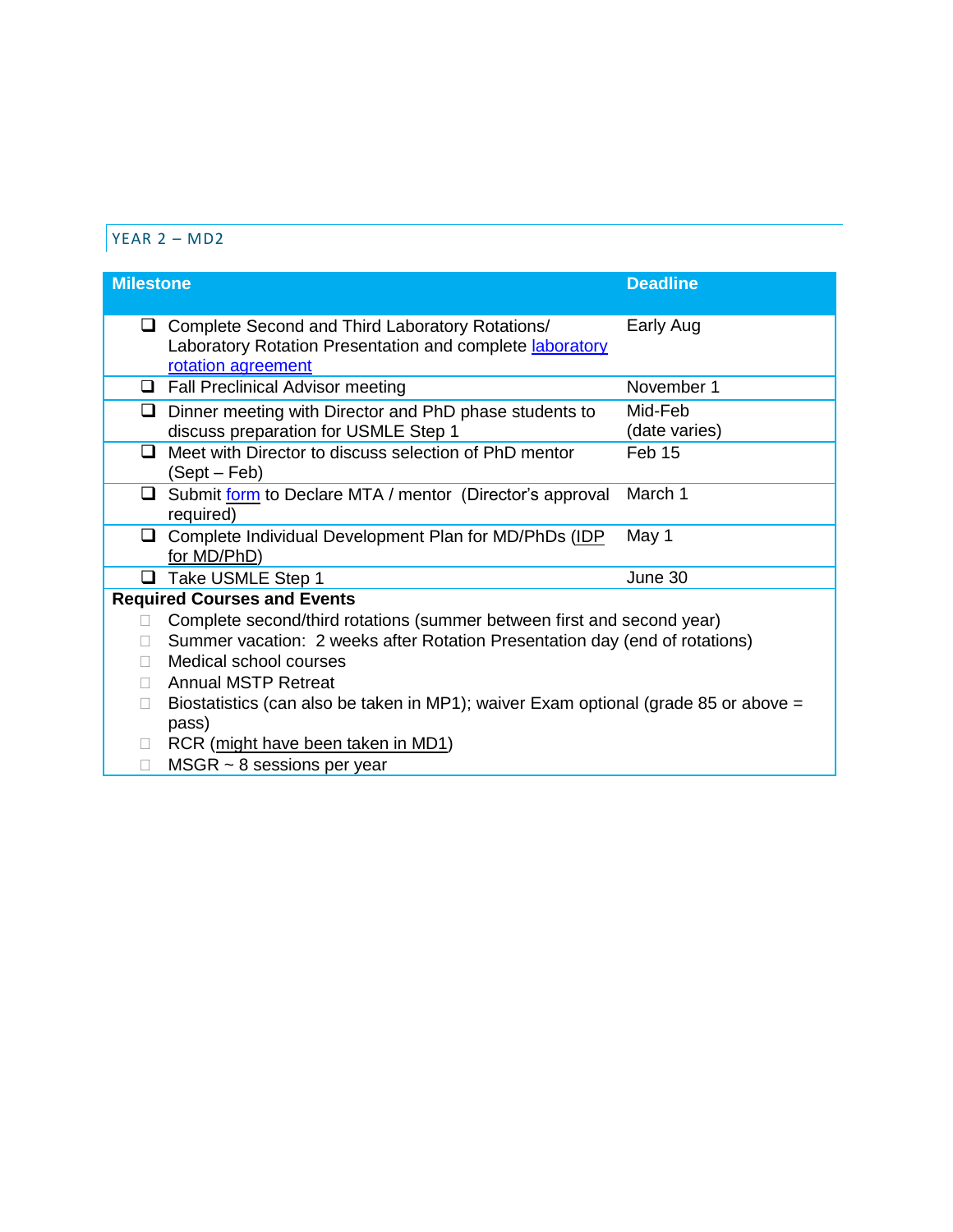

# YEAR 3 – MP1

| <b>Milestone</b> |                                                                                                                                                                                  | <b>Deadline</b>    |  |
|------------------|----------------------------------------------------------------------------------------------------------------------------------------------------------------------------------|--------------------|--|
|                  |                                                                                                                                                                                  |                    |  |
| □                | Start in lab                                                                                                                                                                     | July 15            |  |
| ❏                | With PhD mentor, identify and invite Advisory<br>Committee members (check with MTA Co-Directors for<br>guidelines) by end of summer                                              | Aug 30             |  |
| ❏                | Annual MSTP Retreat - abstract, poster presentation<br>encouraged                                                                                                                | Sept. 1 (abstract) |  |
| u.               | PhD Lab Coat Ceremony                                                                                                                                                            | Mid-September      |  |
| $\Box$           | Organize and meet with thesis committee at least once<br>prior to thesis proposal exam.                                                                                          | Oct - Mar          |  |
| $\Box$           | Review and Revise Individual Development Plan for<br>MD/PhDs (IDP for MD/PhDs) - complete online, discuss<br>and have signed by advisor, and submit to Graduate<br>School office | May 1              |  |
|                  | $\Box$ Thesis Proposal Exam                                                                                                                                                      | June 30            |  |
| $\Box$           | Thesis Advisory Committee Meetings: 1 per semester<br>following thesis proposal exam                                                                                             | Fall-Spring        |  |
|                  | <b>Required Courses and Events</b>                                                                                                                                               |                    |  |
|                  | Summer vacation: 2 weeks following STEP I (mentor begins to pay stipend after the 2<br>week vacation)                                                                            |                    |  |
|                  | MTA-specific courses                                                                                                                                                             |                    |  |
| П                | MSGR ~8 sessions per year                                                                                                                                                        |                    |  |
| П                | RCR (if not already taken)                                                                                                                                                       |                    |  |
| П                | Thesis Advisory Committee Meeting (twice per year)                                                                                                                               |                    |  |
| П                | Thesis Proposal Registration (at least 4 weeks prior to Thesis Proposal Exam)                                                                                                    |                    |  |
| П                | Thesis Proposal Exam by June 30 (extension requires MSTP Director approval)                                                                                                      |                    |  |
| $\Box$           | If applying for F30/F31: request Program Description letter from MSTP Director                                                                                                   |                    |  |
| П                | Submission of F30/F31 application (strongly recommended)                                                                                                                         |                    |  |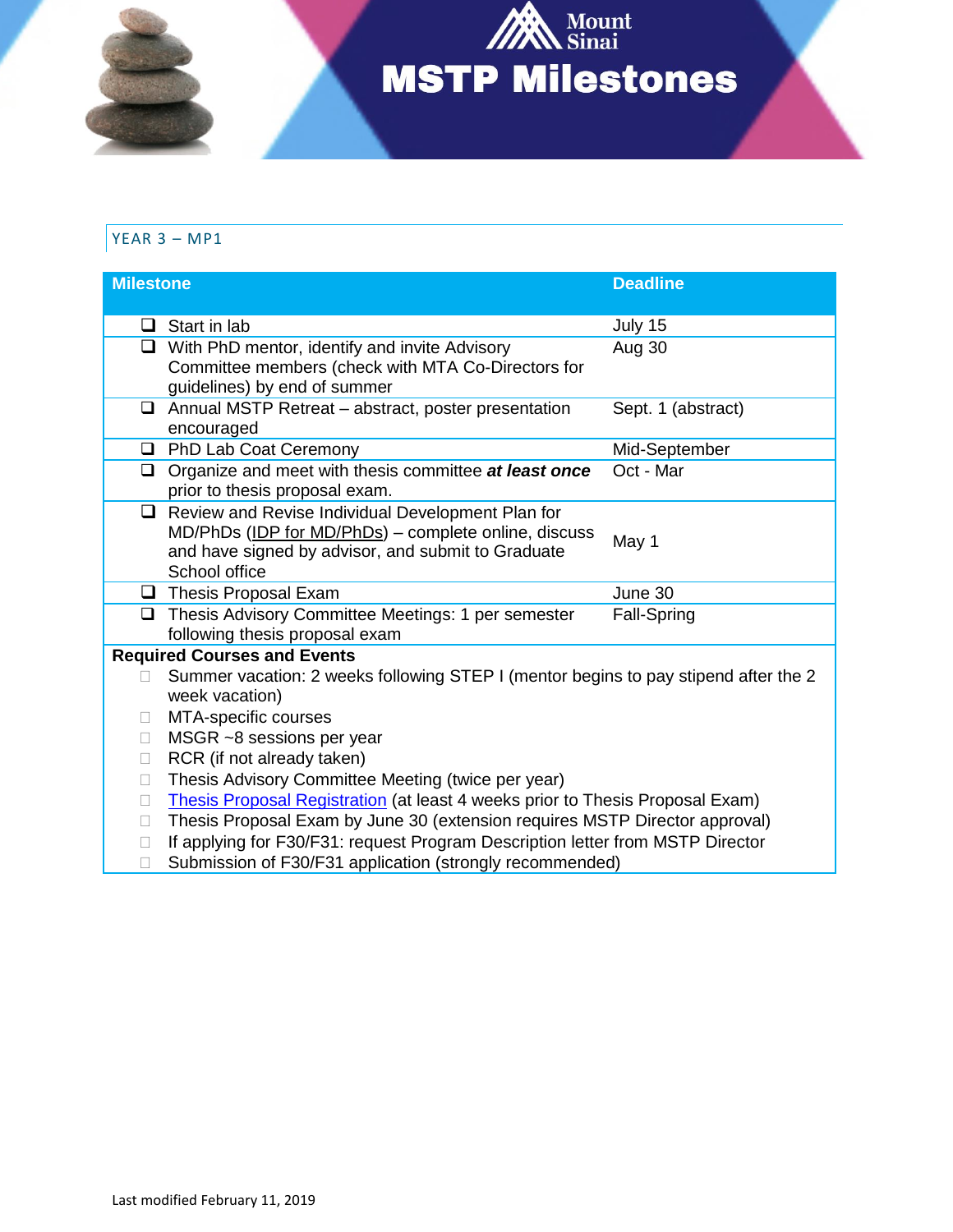### $YEAR 4 - MP2$

| <b>Milestone</b>                                                                                                                                                                        | <b>Deadline</b>                                                                       |  |
|-----------------------------------------------------------------------------------------------------------------------------------------------------------------------------------------|---------------------------------------------------------------------------------------|--|
| Annual MSTP Retreat – abstract, poster presentation<br>⊔<br>required                                                                                                                    | Sept 1 (abstract)                                                                     |  |
| $\Box$ Review and Revise Individual Development Plan for<br>MD/PhDs (IDP for MD/PhDs) – complete online, discuss<br>and have signed by advisor, and submit to Graduate<br>School office | May 1                                                                                 |  |
| Thesis Advisory Committee Meetings 1 per semester<br>⊔                                                                                                                                  | Fall-Spring                                                                           |  |
| <b>Required Coursework and Events</b>                                                                                                                                                   |                                                                                       |  |
| Advanced MTA coursework                                                                                                                                                                 |                                                                                       |  |
| Thesis Advisory Committee Meeting (twice per year)                                                                                                                                      |                                                                                       |  |
| MSGR $~\sim$ 8 sessions per year                                                                                                                                                        |                                                                                       |  |
| <b>Director</b>                                                                                                                                                                         | If applying for or resubmitting F30/F31: request Program Description letter from MSTP |  |
|                                                                                                                                                                                         | Submit F30/F31 application (new or resubmission, strongly recommended)                |  |
| 2 weeks of vacation to be arranged with mentor                                                                                                                                          |                                                                                       |  |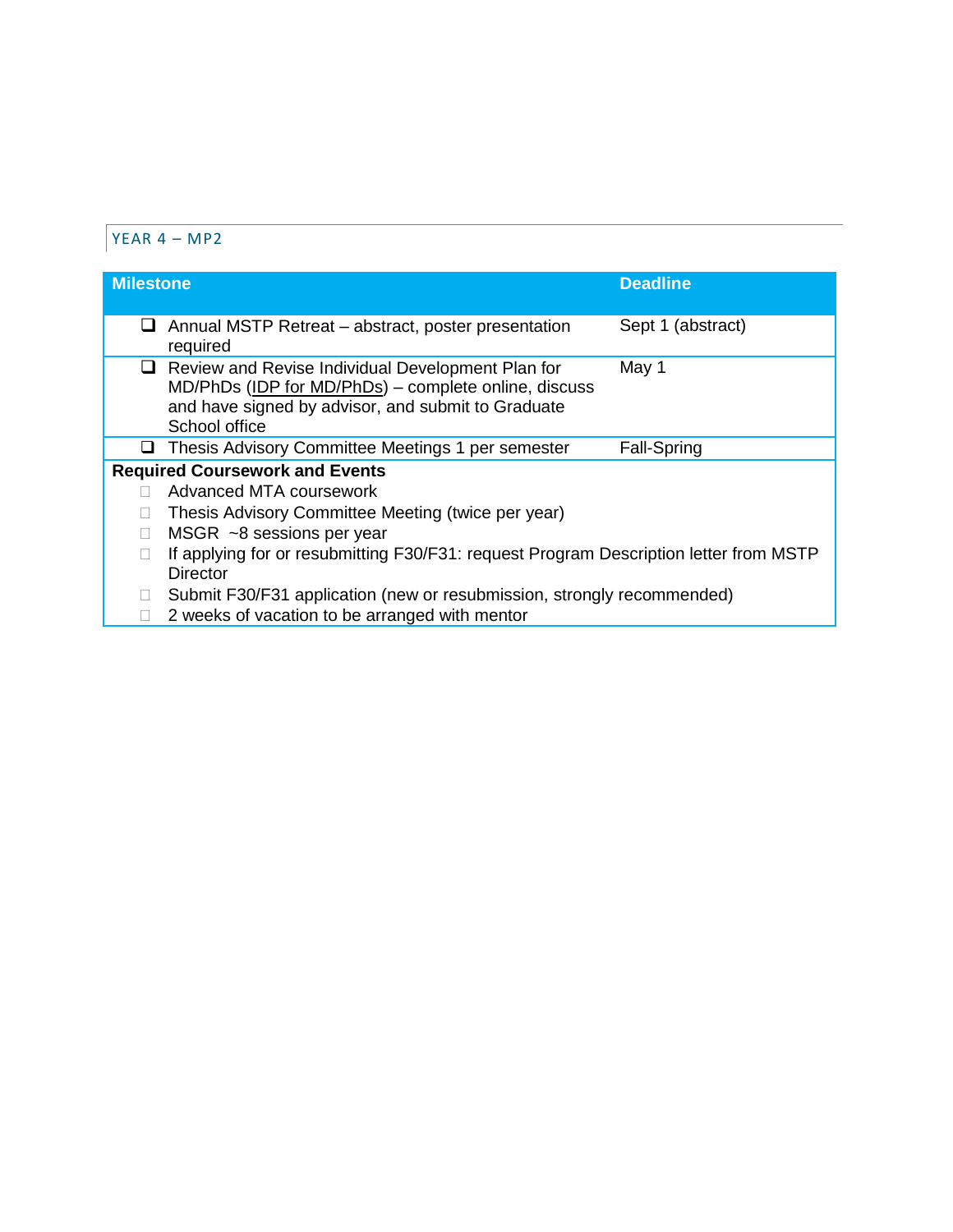

## YEAR 5 – MP3

| <b>Milestone</b>                      |                                                                                                                                                                                  | <b>Deadline</b>    |
|---------------------------------------|----------------------------------------------------------------------------------------------------------------------------------------------------------------------------------|--------------------|
| ப                                     | Annual MSTP Retreat – abstract, poster presentation<br>required                                                                                                                  | Sept 1 (abstract)  |
| ⊔                                     | Review and Revise Individual Development Plan for<br>MD/PhDs (IDP for MD/PhDs) – complete online, discuss<br>and have signed by advisor, and submit to Graduate<br>School office | May 1              |
| u                                     | Planning Meeting for MD3 Re-entry (for MP3 and MP4<br>students and mentors                                                                                                       | September 15       |
| ⊔                                     | Thesis Advisory Committee Meetings 1 per semester                                                                                                                                | <b>Fall-Spring</b> |
| <b>Required Coursework and Events</b> |                                                                                                                                                                                  |                    |
|                                       | Advanced MTA coursework                                                                                                                                                          |                    |
|                                       | Thesis Advisory Committee Meeting (twice per year)                                                                                                                               |                    |
|                                       | MSGR $~\sim$ 8 sessions per year                                                                                                                                                 |                    |
|                                       | Possible early PhD Thesis defense (if so, refer to MP4 instructions)                                                                                                             |                    |
|                                       | 2 weeks of vacation to be arranged with mentor                                                                                                                                   |                    |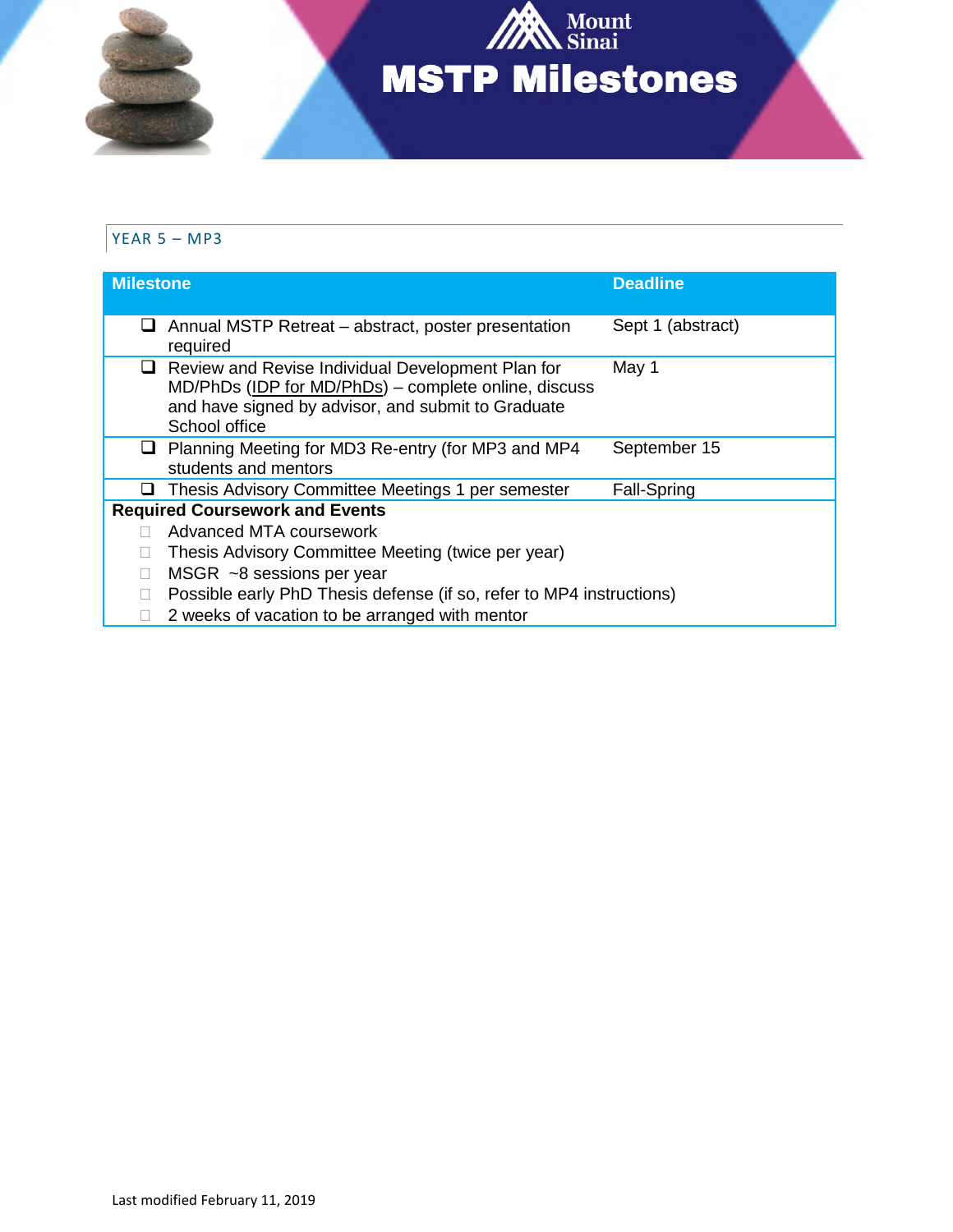#### YEAR 6 – MP4

| <b>Milestone</b> |                                                                                                                    | <b>Deadline</b>                    |  |
|------------------|--------------------------------------------------------------------------------------------------------------------|------------------------------------|--|
|                  |                                                                                                                    |                                    |  |
|                  | $\Box$ Annual MSTP Retreat – abstract, poster presentation<br>required; oral presentation by ~4 students (invited) | Sept 1                             |  |
| ⊔                | Planning Meeting for MD3 Re-entry (for MP3 and MP4<br>students and mentors                                         | Sept 15                            |  |
| $\Box$           | Thesis Committee Meeting to discuss thesis defense                                                                 | Dec 15                             |  |
| $\Box$           | January Re-entry Planning Meeting                                                                                  | End of Jan (date varies)           |  |
| $\Box$           | Meeting Faculty Advisor for Re-entry planning                                                                      | During month of Feb                |  |
|                  | <b>Q</b> Lottery Planning Meeting                                                                                  | End of Feb (date varies)           |  |
|                  | $\Box$ Enter lottery                                                                                               |                                    |  |
|                  | $\Box$ Elective registration                                                                                       | tba                                |  |
|                  | $\Box$ Register for Clinical Refresher Course                                                                      | End of Feb (date varies)           |  |
| ❏                | Review and Revise Individual Development Plan for                                                                  | May 1                              |  |
|                  | MD/PhDs (IDP for MD/PhDs) - complete online, discuss                                                               |                                    |  |
|                  | and have signed by advisor, and submit to Graduate<br>School office                                                |                                    |  |
| $\Box$           | Schedule PhD Thesis defense (strongly encouraged that                                                              | May 1                              |  |
|                  | the defense take place prior to April 1)                                                                           |                                    |  |
|                  | $\Box$ Deposit Dissertation                                                                                        | June 15                            |  |
| ❏                | InFocus6 (formally known as Clinical Skills Week) - full<br>time re-entry into MD3                                 | Last week of June (date<br>varies) |  |
|                  | <b>Required Courses and Events</b>                                                                                 |                                    |  |
|                  | Advanced MTA coursework                                                                                            |                                    |  |
| $\Box$           | Thesis Advisory Committee Meeting (twice per year)                                                                 |                                    |  |
| $\mathbf{L}$     | MSGR ~8 sessions per year                                                                                          |                                    |  |
| Ш                | Prepare for reentry to medical school                                                                              |                                    |  |
| П                | <b>PhD Thesis defense</b>                                                                                          |                                    |  |
| $\mathbf{L}$     | Clinical Refresher Course (April through first week of June)                                                       |                                    |  |
| П                | Note: please schedule 2 weeks of vacation mid-June (between end of Clinical                                        |                                    |  |
|                  | Refresher and start of InFocus6)                                                                                   |                                    |  |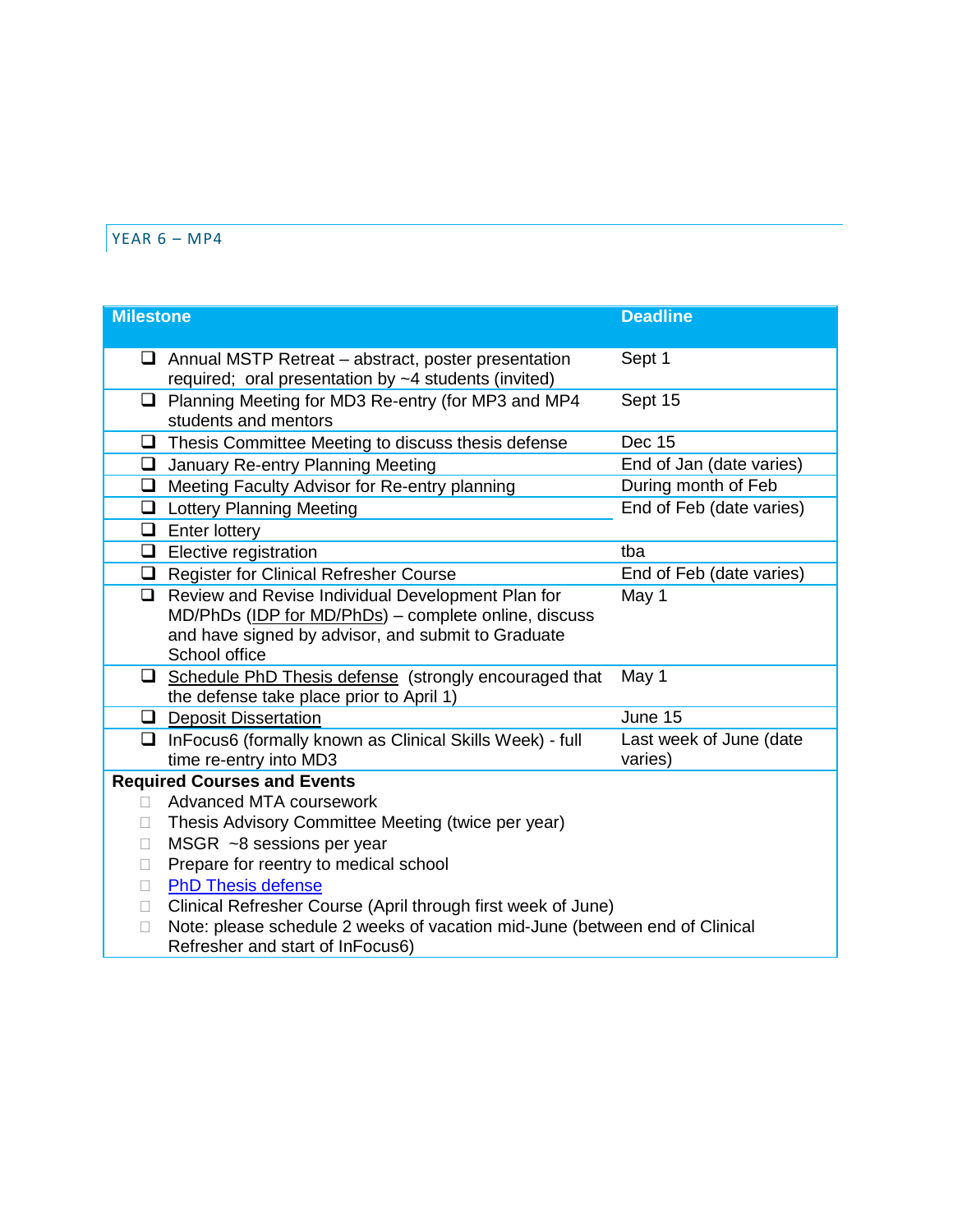

#### YEAR 7 – MD3

| <b>Milestone</b>                                                                           |                                                                                       | <b>Deadline</b> |
|--------------------------------------------------------------------------------------------|---------------------------------------------------------------------------------------|-----------------|
|                                                                                            | Review and revise IDP for MD/PhDs with MSPE<br>meetings (no signature required)       | May 1           |
|                                                                                            | <b>Required Courses and Events</b>                                                    |                 |
|                                                                                            | MD3 clerkships                                                                        |                 |
|                                                                                            | <b>Collect letters for Residency Applications</b>                                     |                 |
|                                                                                            | Spring: meet with Faculty Advisor re: MSPE and MD4 planning                           |                 |
|                                                                                            | Compile materials for MSTP Director letter meeting (CV/biosketch, IDP, description of |                 |
|                                                                                            | research, optional: mentor letter)                                                    |                 |
|                                                                                            | <b>MD4 Schedule Planning</b>                                                          |                 |
|                                                                                            | Elective planning and registration                                                    |                 |
|                                                                                            | <b>Registration for USMLE Step 2</b>                                                  |                 |
| Note: in order for your MSPE to indicate your name as Dr., you need to have deposited your |                                                                                       |                 |
| thesis by June 15 of the summer prior to MSPE release.                                     |                                                                                       |                 |